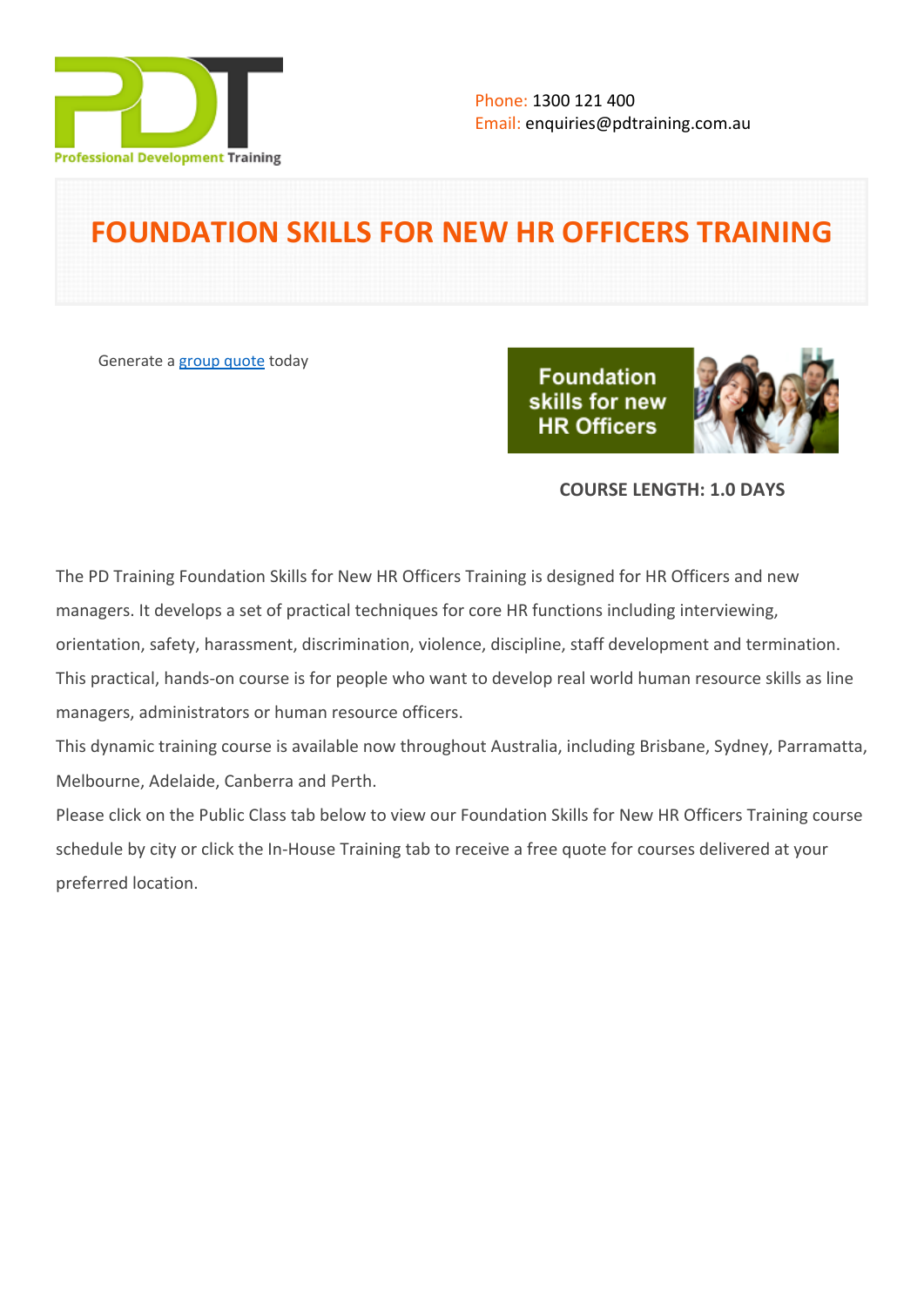## **FOUNDATION SKILLS FOR NEW HR OFFICERS TRAINING COURSE OUTLINE**

## **FOREWORD**

An organisation's staff is now seen as its most valuable asset, and human resources skills are vital to organisational success. This HR course covers the complete lifecycle of HR responsibilities including recruitment, staff retention, employee annual review and feedback, workplace health and safety, employee discipline and staff termination.

Whether you are a new HR Officer, or you are responsible as a manager for HR functions, this course will help you understand how much of that role is really about people, as well as aspects of legislation, policy, and procedures.

## **OUTCOMES**

## **After completing this course participants will know how to:**

- Explore the range of Human Resource activities and responsibilities
- Define human resource terms & subject matter
- **•** Effectively recruit, interview & retain employees
- Follow up with a new employee in a structured manner
- Become an advocate for employee health and safety
- Provide accurate, actionable feedback to employees
- Act appropriately in situations requiring discipline & termination
- Evaluate strengths & opportunities for human resources in the workplace
- Identify three areas for further human resources development as part of a personal action plan

#### **MODULES**

#### **Lesson 1: Getting Started**

- Icebreaker
- Housekeeping Items
- The Parking Lot
- Workshop Objectives

#### **Lesson 3: Recruiting and Interviewing**

- The Job Selection Process
- Get Good at Interviewing
- Interviewing Fairly
- The Best Way to Interview

#### **Lesson 2: Human Resources Today**

- What is Human Resources Today?
- Key Factors Influencing Human Resources Today
- **•** Growth in Human Resources

## **Lesson 4: Retention and Orientation**

- Getting Off on the Right Track
- Creating an Engaging Program
- Using an Orientation List